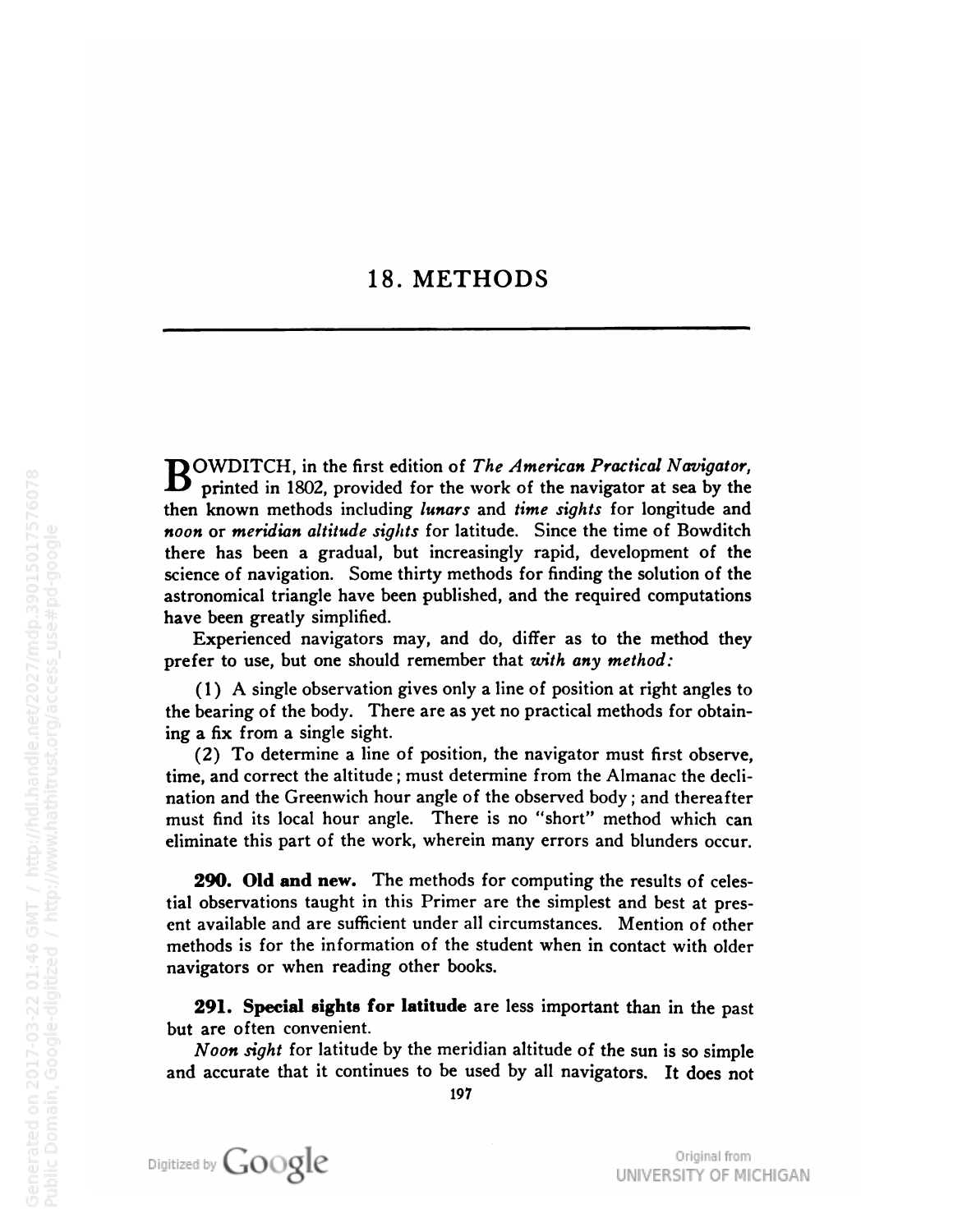require an exact knowledge of time and may be worked without tables other than those in the Almanac.

Latitude by Polaris is almost as simple to compute as by a noon sight of the sun. With one correction the true altitude of Polaris is the latitude of the observer.

Meridian altitudes of bodies other than the sun give latitude with equal exactness. Except for the problem of finding when the body will be on the meridian they are worked as is a noon sight. Navigators working with modern tables seldom use such sights because of the ease with which a line of position may be worked at any time without bothering with the time of transit.

Ex-meridians are sights for latitude taken when a body is near the meridian. Should the noon sight be lost owing to clouds or for other rea sons, an ex-meridian altitude of the sun may be corrected and worked for latitude as is any noon sight. This reduction to the meridian was an important element of the old navigation but is practically obsolete for the same reason as are meridian altitudes of bodies other than the sun.

**292. General methods.** It is in this field that progress has been most rapid. Any one of the newer short methods serves to compute a line of position from any sight of a navigational body taken at any time.

Time sight (1763). This is the standard computation method of the old navigation and is widely used in the Merchant Marine. Latitude is assumed as that of the D.R. The difference between the local time, as computed from the observation, and the Greenwich time, as determined from the chronometer, gives the longitude, hence the name "time sight." Without any plotting the D.R. latitude and the computed longitude define <sup>a</sup> point of position. Such <sup>a</sup> point is correct only if the assumed latitude is correct. If two different latitudes are assumed and two points be com puted, a line through the points is a line of position as accurate as that found by any method. Time sights, with supporting details which make the method practical, are fully discussed in Bowditch, where all necessary tables are given.

The time sight method is fairly long, must not be used within an hour or more of the meridian, and requires the use of apparent or sidereal time. It is not used in modern navy practice and, although it may be used for laying down a line of position, should be avoided by the student.

//. 0. No. <sup>203</sup> (1923) and H. 0. No. <sup>204</sup> (1925). These two bulky books tabulate almost 500,000 solutions of the astronomical triangle for hour angle (time sight) and azimuth. As with time sights, apparent or sidereal time is used and the tables should not be used within an hour of the meridian. Although popular when first published, this method may be considered as obsolete.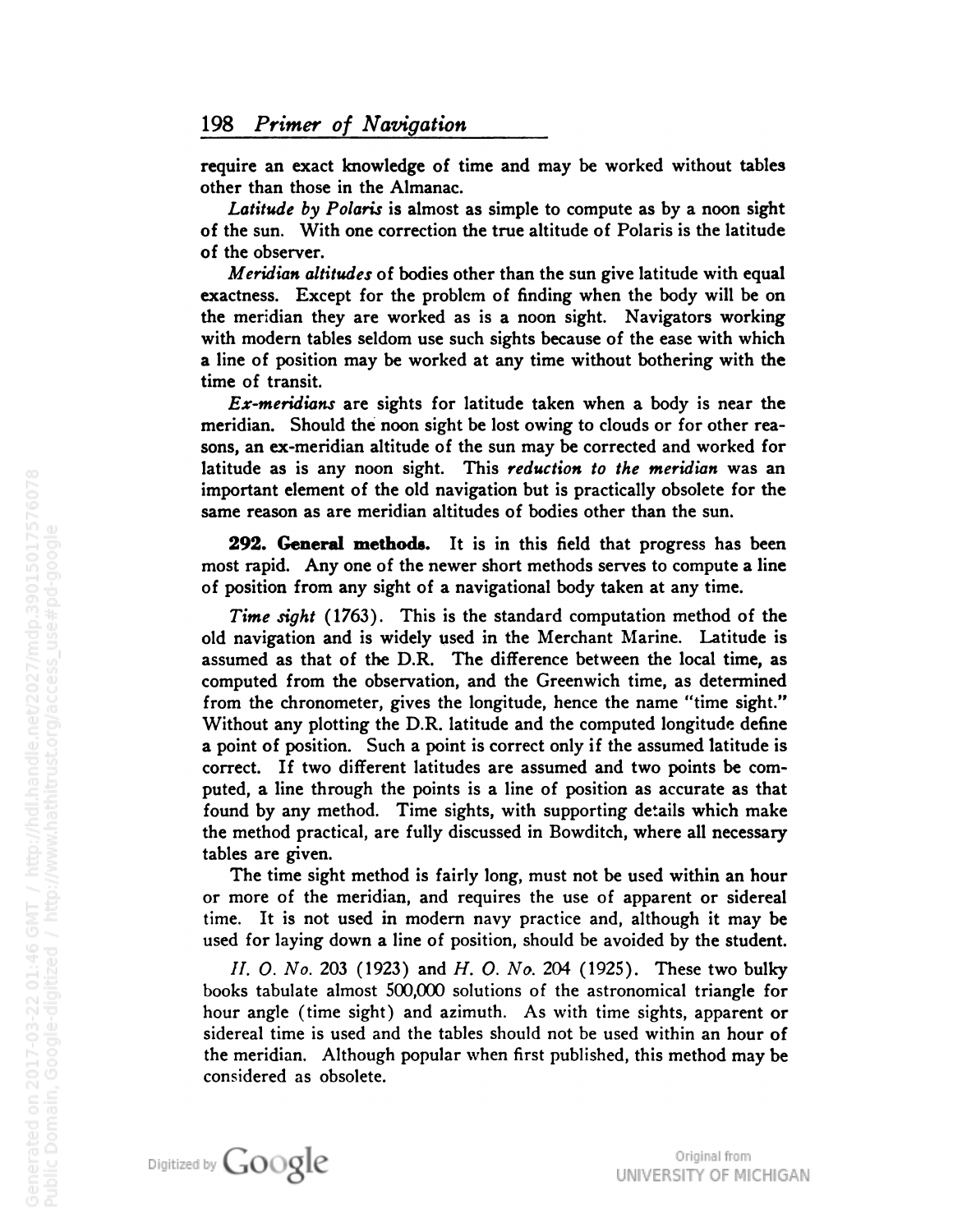Marcq Saint-Hilaire or cosine-haversine. Strictly speaking, all the methods of the new navigation which plot <sup>a</sup> line of position by any process of altitude differences with the corresponding azimuth are Marcq Saint-Hilaire methods.

In the more common use of the term, a navigator saying he uses Marcq Saint-Hilaire means that he computes the calculated altitude by the cosine-haversine formula of Saint-Hilaire. This gives the intercept but the azimuth must be taken from azimuth tables or found by an addi tional computation.

This method came into general use in the Navy about 1910, was taught during the World War, and today remains in common use by navi gators so trained. Although the method has been popular for many years, plots from the D.R. position, and requires few rules or precepts, it is somewhat long and is being supplanted by new methods which give both altitude and azimuth with less work.

The four methods next outlined are all based on the process of alti tude differences proposed by Saint-Hilaire, but determine the computed altitude and the azimuth in different ways.

Line of Position Book, Weems (1927), is a small book of Japanese tables by Ogura which provide a short method for computing the altitude from an especially assumed trial position. It has had considerable pub licity for aviation work and was used by Colonel Lindbergh, but seldom is used by surface navigators either because the line of position cannot be laid down from the D.R. or because the azimuth is taken from a diagram whereon it is easy to blunder.

H. 0. No. 208, Dreisonstok (1928), is a book of about 90 pages. The tables provide for calculating altitude and azimuth from an especially assumed position with a minimum of figures and without interpolation. The assumed position must be of <sup>a</sup> whole degree of latitude and of <sup>a</sup> longi tude to give a whole degree of hour angle. These Navigation Tables for Mariners and Aviators, with their accompanying instructions and examples, remain popular in the Navy and the Merchant Marine and with other navigators who adopted this method when first published.

H. O. No. 211, Ageton (1932), contains about 55 pages. This general method for computing the altitude and the azimuth of any body at any time is very popular (1940) and is that taught in Chapter 20. Ageton's Dead Reckoning Altitude and Azimuth Tables will be found in the Appendix. In many ways these tables are suitable for <sup>a</sup> beginner.

(1) Sights may be worked from the D.R. as an assumed position and the line of position may be plotted from that point.

(2) No interpolation is required.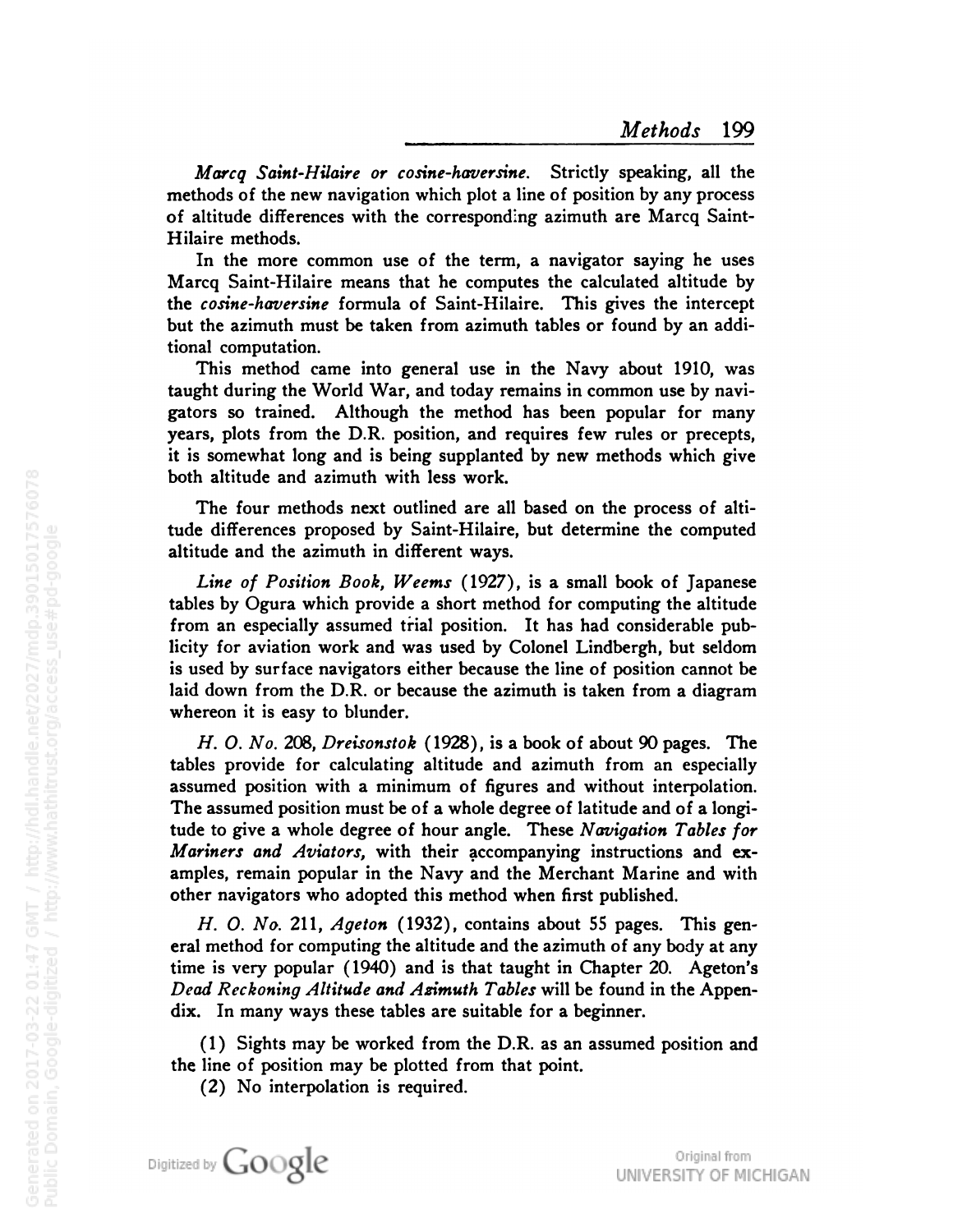- (3) Azimuth is easily obtained.
- (4) Solution is short, simple, and uniform under all conditions.
- (5) The tables are convenient, universal, and inexpensive.

The Weems (Ogura), Dreisonstok, and Ageton methods illustrate the rapid development of small tables for conveniently computing the altitude and determining the azimuth from an assumed trial position.

H. O. No. 214, Tables of Computed Altitude and Azimuth (1936-1940). These tables consist essentially of tabulated solutions of the astronomical triangle, so arranged as to give the computed altitude and azimuth by inspection. The scheme of precomputing such values is not new; it is in scope, arrangement, and convenience of interpolation that these tables are unique. As planned, they are applicable to all sights of the navigational bodies. Vols. I, II, III, and IV, each for 10° of latitude from 0° to  $39^{\circ}$  (N or S) were available in May, 1940, and it is expected that all necessary volumes will be completed during that year. Each volume (\$3.00) has about 280 large pages and the complete work will tabulate about three million solutions of the astronomical triangle.

|            | 168 | DECLINATION SAME NAME AS LATITUDE |                                                                                                     |                                                                                                                                                |                                         |  |
|------------|-----|-----------------------------------|-----------------------------------------------------------------------------------------------------|------------------------------------------------------------------------------------------------------------------------------------------------|-----------------------------------------|--|
| Lat.       | KA. | $20^{\circ}$ $00'$                | $20^{\circ}$ $30'$                                                                                  | $21^{\circ} 00'$                                                                                                                               | $21^{\circ} 30'$                        |  |
| $36^\circ$ |     | Alt.<br>Az.                       | Alt.<br>Az.                                                                                         | Alt.<br>Az.                                                                                                                                    | Alt.<br>As.                             |  |
|            | 00  | $\cdot$ ad at<br>$\bullet$        | $\bullet$ $\bullet$ $\Delta d \Delta t$<br>$\bullet$<br>74 00.0 1.0 03 180.0   74 30.0 1.0 02 180.0 | $\bullet$ $\bullet$ $\Delta d \Delta t$<br>$\bullet$<br>75 00.0 1.0 as 180.0   75 30.0 1.0 as 180.0                                            | $\bullet$ $\bullet$ $\Delta d \Delta t$ |  |
|            |     |                                   |                                                                                                     | 73 58.4 1.0 07 176.6 74 28.5 1.0 07 176.5 74 58.4 1.0 08 176.4 75 28.4 1.0 08 176.3                                                            |                                         |  |
|            | 2   |                                   |                                                                                                     | 73 54.0 99 12 173.2 74 24.1 99 12 173.0 74 53.8 99 13 172.8 75 23.7 99 13 172.6                                                                |                                         |  |
|            | 3   |                                   |                                                                                                     | 73 46.9 99 16 169.9 74 16.8 99 17 169.6 74 46.2 99 17 169.3 75 16.0 98 18 169.0                                                                |                                         |  |
|            |     |                                   |                                                                                                     | 73 37.0 98 21 166.6 74 06.6 98 22 166.2 74 35.8 98 22 165.8 75 05.2 97 23 165.4                                                                |                                         |  |
|            | 05  |                                   |                                                                                                     | $\left[73\,24.5\right]$ or 25 $163.3\left[73\,53.6\right]$ or 26 $162.8\left[74\,22.5\right]$ or 27 $162.4\left[74\,51.5\right]$ os 27 $161.9$ |                                         |  |
|            |     |                                   |                                                                                                     | 73 09.3 $\,$ 96.30 160.2   73 38.0 $\,$ 96.30 159.5   74 06.4 $\,$ 95.31 159.1   74 35.1 $\,$ 94.32 158.2                                      |                                         |  |
|            |     |                                   |                                                                                                     | 72 51.5 $\,\,\infty\,$ 33 157.1   73 19.9 $\,\infty\,$ 34 156.5   73 47.8 $\,\infty\,$ 35 155.9   74 16.0 $\,\,\infty\,$ 36 155.2              |                                         |  |
|            |     |                                   |                                                                                                     | 72 31.5 $\%$ 37 154.2 72 59.4 $\%$ 38 153.5 73 26.7 $\%$ 38 152.9 73 54.5 $\%$ 40 152.1                                                        |                                         |  |
|            | 9   |                                   |                                                                                                     | 72 09.3 91 41 151.3    72 36.7 90 41 150.6    73 03.6 90 42 149.9    73 30.7 89 43 149.1                                                       |                                         |  |
|            | 10  |                                   |                                                                                                     | 71 44.9 89 43 148.6   72 11.9 88 45 147.8   72 38.1 88 45 147.1   73 04.8 87 46 146.2                                                          |                                         |  |
|            |     |                                   |                                                                                                     | 71 18.8 88 47 145.9 71 45.1 87 48 145.2 72 10.9 87 48 144.4 72 36.9 86 49 143.5                                                                |                                         |  |
|            | 2   |                                   |                                                                                                     | 70 50.8 86 80 143.5 71 16.5 85 80 142.7 71 41.8 85 81 141.8 72 07.2 84 82 140.9                                                                |                                         |  |
|            | 3   |                                   |                                                                                                     | 70 21.0 84 52 141.0 70 46.3 83 53 140.2 71 10.9 83 64 139.4 71 35.8 82 55 138.5                                                                |                                         |  |
|            |     |                                   |                                                                                                     | 69 49.9 82 55 138.7 70 14.5 81 55 137.9 70 38.7 81 56 137.0 71 02.9 80 57 136.1                                                                |                                         |  |

Fig. 292. EXCERPT FROM H. O. No. 214.

The appearance of these tables is indicated in Fig. 292, which shows an upper left corner of a large page. The tables are entered with nearest whole degree of latitude, nearest whole or half degree of declination, and nearest whole degree of hour angle. They are most convenient when the assumed position is of a whole degree of latitude and of a longitude to give a whole degree of hour angle as when using H. O. 208. In such a case, the tabulated altitude requires only the one correction for the exact declination, which is the general method for line of position now taught at Annapolis. The azimuth as obtained from the tables may be used for

Original from UNIVERSITY OF MICHIGAN